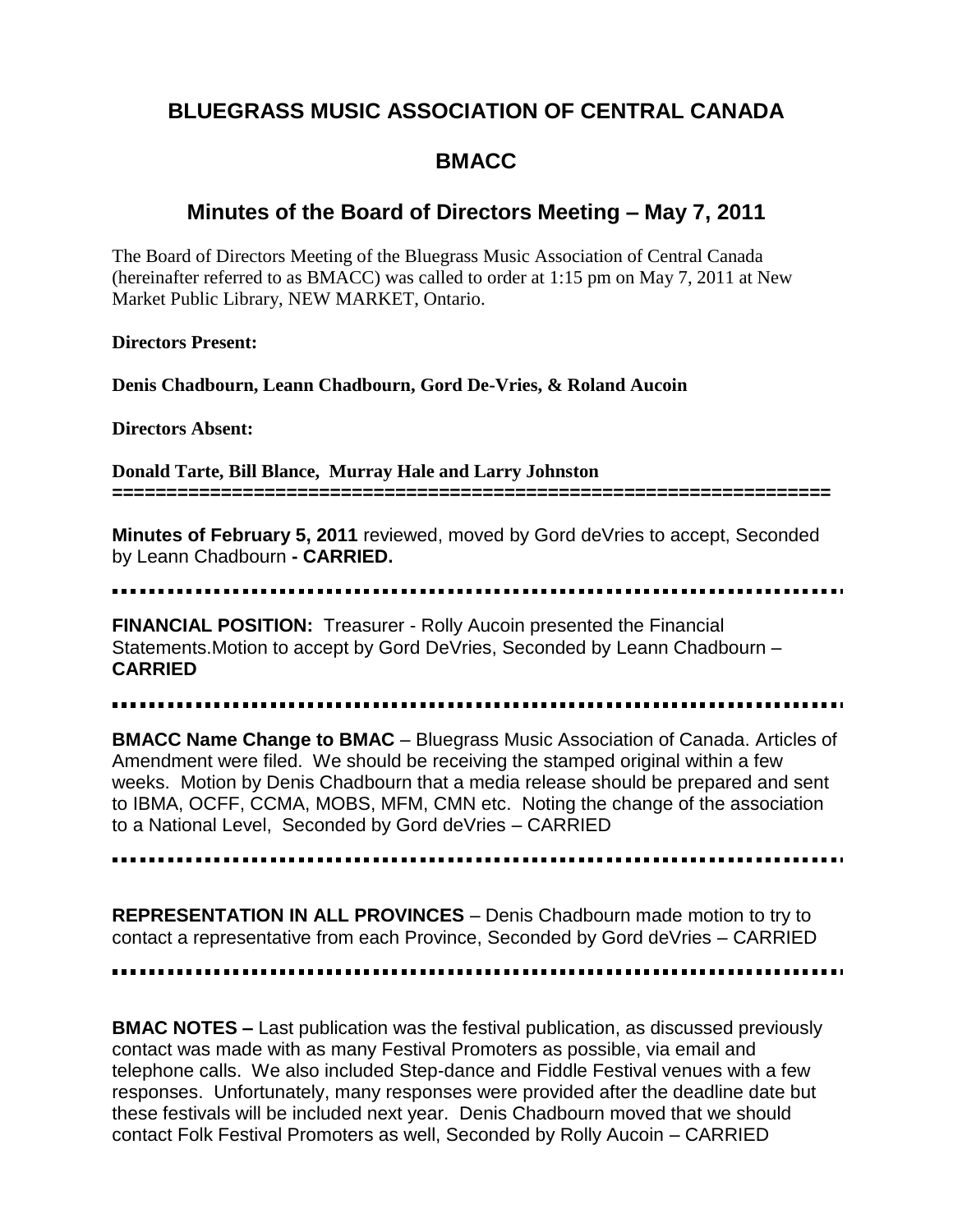Leann Chadbourn made motion that Publication due dates for the NOTES be noted on Website, Seconded by Gord deVries – CARRIED

The board discussed the possibility of recruiting Regional Correspondents for the new BMAC. Each one of us can promote amongst friends and acquaintances in other Provinces/Territories. It would be an excellent addition in the NOTES to get acquainted with other bands outside of Ontario. Denis Chadbourn made motion to have the BMAC Meeting dates published in the Notes – Motion tabled to next meeting for further discussion with board members.

**ARTICLES IN NOTES –** Leann Chadbourn advised the Board that Gary Hubbard and Diana van Holten are providing on-going articles in the Notes.

### **MOTIONS TABLED FOR NEXT MEETING –**

#### **BAND SWAP**

**GRANT PROGRAMS –** both items to be discussed with Directors in charge of these matters.

### **DISCUSSIONS**

**MEMBERSHIP DRIVE –** Discussion of the recent membership drive. Over 1000 copies of the BMACC Notes were distributed across the country. Although this may be costly we will re-visit next meeting to see if it was a worthwhile endeavour.

Gord deVries advised that he had a conversation with John Sawartzky – President of MOBS indicating that BMAC would like to work together with the MOBS to garner membership throughout all Provinces and clubs across the country. As well, Rick Thompson may be willing to share his list of Bluegrass Clubs.

Denis advised that he had contacted Neil Rosenburg providing him with a copy of the NOTES as well as advising him that BMAC will soon be a National Association, in an effort to get representation in the Eastern Provinces.

Discussion whether or not non-members should post events on our website – both Denis & Gord agree that we should as this small gesture will most likely increase membership. Further discussion with board at next meeting.

**CCMA** have agreed to assist in promoting BMAC through various measures – further discussions will be necessary.

**BANNERS** – existing banners will have to be modified to remove Central from the name.